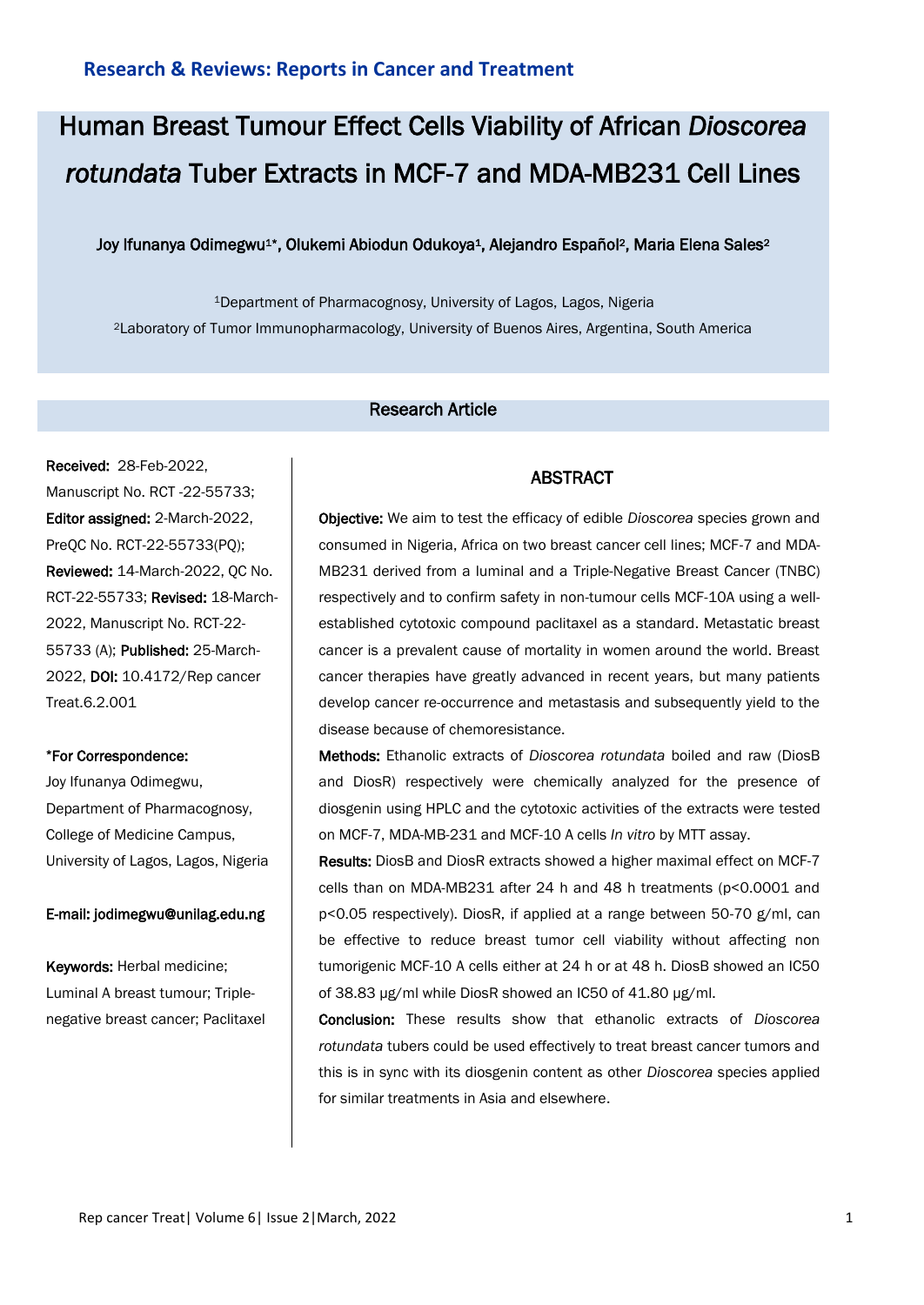## INTRODUCTION

*Dioscorea rotundata Poir* is a synonym of *Dioscorea cayennensis* subsp. *rotundata* (*Poir*.) *J.Miège* also called white yam (Figures 1A-1C) *Dioscorea rotundata* of the family *Dioscoreaceae* is a high value but an under-utilized, underresearched crop as millions of people in developing countries depend on the tubers as a source of staple food because of its high starch content and on its sales for livelihood [1-4]. There is between 70% to 80% of dried matter of white yams are starch [5]. About 97% of total world production and consumption of yams in general occur in Africa  $[6]$ . Nigeria, in West Africa is the greatest producer of yams yielding more than 64% of the global crop total  $[7]$ .

Diverse *Dioscorea* species have been in use in traditional Chinese medicine; *D. bulbifera* has anti-tumour actions [8]. Decoctions from yam leaves and tubers are used by traditional medicine to regulate women's fertility, relieving painful periods and peri- and post-menopausal symptoms [9]. It is also reported that wild yams might reduce the risk of breast cancer and cardiovascular diseases in post-menopausal women [10] . *D. villosa* and *D. bulbifera* are the most widely used as drugs in Asia most probably because of their Diosgenin content. In Africa, *D. alata*; greater yam and *D. rotundata*; white yam are more common and preferred for consumption than others, it is used medicinally traditionally as *D.cayenensis* its synonym due to its high antioxidant content against oxidative damage that could lead to cancer and as *D. rotundata* with appreciable Diosgenin content which has chemo-preventive action against chronic inflammation associated with cancer cells [3,4,11]. Yams, like other plants can synthesize and accumulate a great deal of phytochemicals in their roots, leaves and vines as a part of its overall defence strategy against pests and diseases in vegetable kingdom. These phytochemicals are known to be useful in human illness. In previously reported research work on yam's phytochemicals, it has been proved that tubers contain a glycosidic form of steroidal saponin/sapogenin which can be cleaved by acidification into the sugar moiety and Diosgenin. Steroidal extracts from *D. villosa*, *D. floribunda* and *D. deltoidea* are used to derive Sapogenin and Diosgenin used by pharmaceutical companies in the manufacture of cortisone, and other steroids [12] . Edible *Dioscorea* species; *D. rotundata* have not been studied for their phytochemical contents and medicinal values which could be immense and impactful [13-15]. Steroidal saponins are less widely distributed in the plant kingdom, compared to terpenoids, although their chemical structures have been useful for the development of pharmaceuticals with steroidal activities such as Diosgenin from yam. Steroidal saponin-containing plants have therefore been of greater interest for use as phyto-pharmaceuticals, rather than as nutraceuticals [16].

Gynaecological malignancies are one of the leading causes of death worldwide in women. Epidemiologically, breast cancer is the most frequent type of tumor in women in both developed and developing countries. The incidence of breast cancer is increasing in the developing world due to increased life expectancy, increased urbanization and the adoption of Western lifestyles. Traditional chemotherapy has been partially useful to treat breast cancer patients because, although it can reduce tumor growth, concomitantly with undesirable effects and chemoresistance. Development of new treatment strategies that reduce costs and adverse effects are recommendable; for these reasons natural products, with demonstrated anti-tumor actions appear as a better treatment alternative. Like most epithelial tumors, breast cancer is a complex disease due to intra-tumor and intertumor heterogeneity. Breast tumors can be classified into 4 groups according to their genetic profile: Luminal A, express estrogen receptor (ER) +, Luminal B are ER+ and/or progesterone receptor (PR) +, and HER2+ or HER2; and Basal (or triple negative) (ER-/PR-/HER2-). The survival of patients, after 5 years, decreases significantly [1-4]. The decreasing percentage of survival is related to increased resistance to chemotherapy and/or radiotherapy and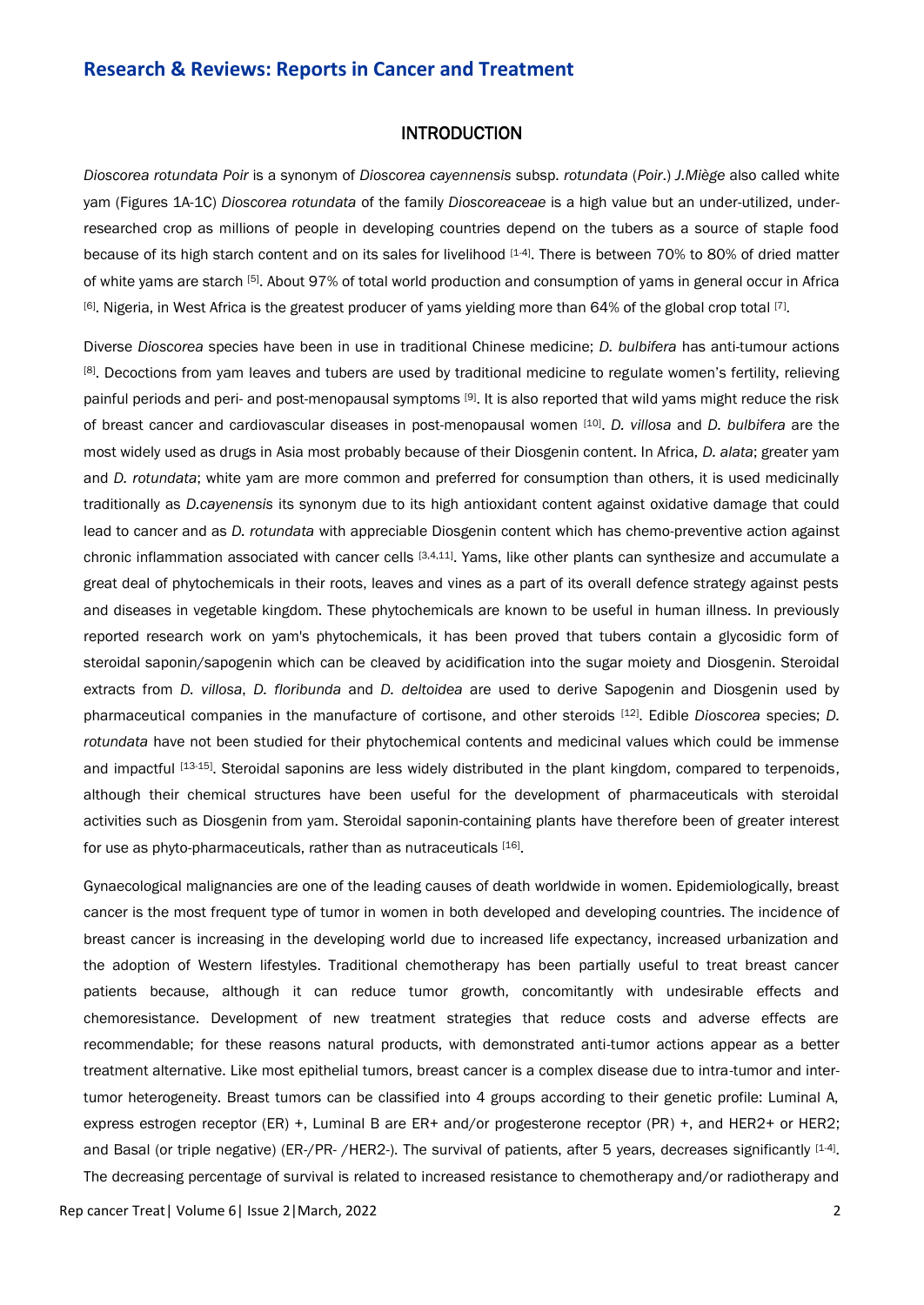to a greater likelihood of relapse and/or metastasis formation. MCF-7 and MDA-MB231 cells represent the two extremes of this classification. MCF-7 cells derived from a human breast luminal A adenocarcinoma while MDA-MB231 cell line was obtained from a highly aggressive, invasive and poorly differentiated Triple-Negative Breast Cancer (TNBC) [17].

The purpose of this research is to carry out phytochemical assays on edible *D. rotundata* and to analyze the antitumour actions of two different extracts on human breast tumour cells and to compare them with the conventional chemotherapeutic agent paclitaxel.

# **METHODOLOGY**

#### Plant materials

The tubers of *Dioscorea* species were obtained from International Institute of Tropical Agriculture, IITA Ibadan, *D. rotundata* (TDR 3731) and from a vendor at Ojuwoye market of Mushin Local Government Area, Lagos State, Nigeria.

#### Preparation of *D. rotundata* samples

The tubers were peeled, cut up into minisettes and washed. A portion of minisettes were boiled (DiosB) in clean water in an aluminium pot for 15 minutes and then strained and dried while the other half was also peeled, washed and cut into raw minisettes (DiosR). They were air dried during 72 h and then oven dried at 60ºC for 15 min then milled into coarsely powdered samples and stored in glass bottles until needed.

#### Extraction and thin-layer chromatography of DiosB and DiosR extracts

DiosB and DiosR samples each were weighed and extracted by cold maceration. The powdered samples were extracted in aqueous ethanol (25:75) by cold maceration three times and then filtered and dried in open air. The recovered dry extracts were saved at 4ºC until used. Preparative TLC was carried out on *silica* gel plates (Kieselgel G, F254, and type 60, Merck, Germany) eluted with Chloroform, Toluene, Methanol, and Ethyl acetate in 7: 2.4: 0.8: 0.4, Diosgenin was used as standard. The developed TLC plate was observed under UV at 254 nm and 366 nm. Visualization was also further achieved by spraying with Distilled water in chilled acetone, 60% Perchloric acid and Anesaldehyde in the following proportions 8:2:1:0.5 heat was applied in an oven at about 110ºC for 3–5 min. Plates were scanned or photographed while color of spots were still visible.

#### Extraction of (TDR 3731) tubers using soxhlet apparatus

Dried and powdered (TDR 3731) tubers were packed into the thimble and then inserted into the soxhlet extractor. The soxhlet was inserted into the quick fit round bottom flask containing n-hexane with temperature of 40-60ºC. The obtained extracts were subjected to Thin Layer Chromatography (TLC) and Gas Chromatography-Mass Spectrometry (GC-MS).

#### GC-MS analysis of (TDR 3731) tuber hexane extracts

A sample of TDR 3731 was injected into the Agilent technologies 7890GC-MS machine with number G3170- 80026. The oven temperature program ranged from 70°C to 250°C, programmed at 3°C/min, with initial and final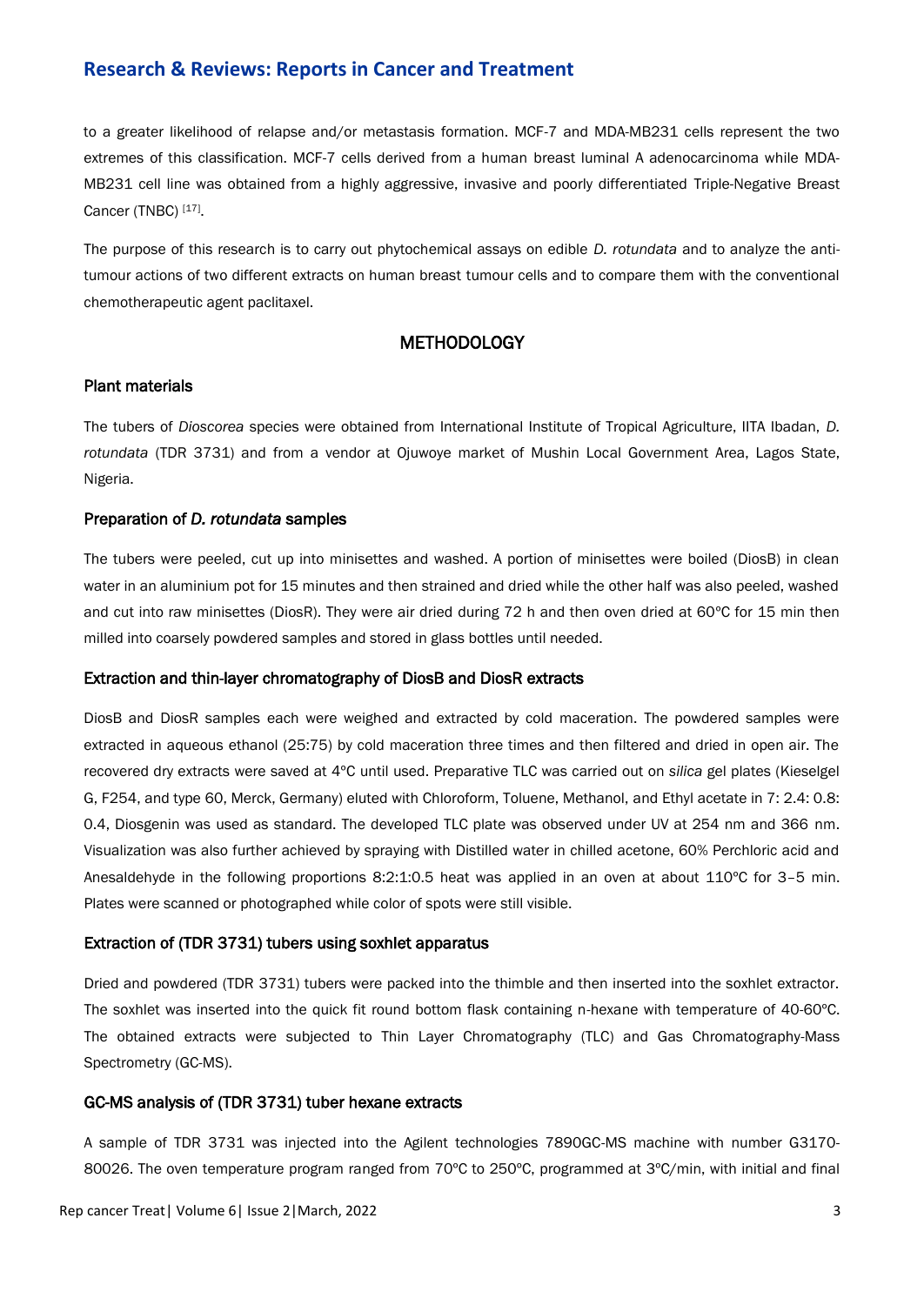hold time of 2 min, carrier gas: He at 10 psi constant pressure, a split ratio of 1:40; injector, transfer line, and source temperatures were kept at 250ºC; ionization energy 70 eV; mass scan range 40–450 amu. Characterization was achieved on the basis of retention time, elution order, in GC-FID capillary column (Aldrich and Fluka), mass spectra library search (NIST/EPA/NIH version 2.1, and Wiley registry of mass spectral data 7<sup>th</sup> edition).

#### High Performance Liquid Chromatography Analysis (HPLC) of DiosB and DiosR

For Calibration Curve and Linearity studies; the specific system used is a combination of Waters HPLC System and Agilent 1100 HPLC with a quaternary pump, an Auto Liquid Sampler (ALS), a thermostated column compartment and a Variable Wavelength Detector (VWD). The analysis is carried out at a constant flow rate of 1.0 ml/ min all throughout. The mobile phase is a mixture of acetonitrile and water in a ratio 90:10 v/v. for diosgenin. The different components in our samples are detected by a variable wavelength UV detector set at 203 nm and the data station displays the recorded data in the form of chromatograms at volumes 20 µL. The extracts were duly prepared for HPLC. Calibration curve was obtained from the standards working solutions for linearity studies and was plotted using Microsoft Excel. Every sample, from the standards to the *Dioscorea* samples, were prepared and injected into the HPLC system.

#### Cell culture

The human breast adenocarcinoma cell line MDA-MB231 (CRM-HTB-26) and MCF-7 (HTB-22) were obtained from the American Type Culture Collection (ATCC; Manassas, USA) and cultured in DMEM (Invitrogen Inc., Carlsbad, USA) with 2 mM L-glutamine and 80 μg/ml gentamycin, supplemented with 10% heat inactivated Fetal Bovine Serum (FBS) (Internegocios SA, Mercedes, Argentine) at 37°C in a humidified 5% CO<sub>2</sub> air. MCF-10A cells (CRL-10317) were also purchased by ATCC and constitute a non- tumorigenic cell line derived from human mammary tissue. These cells were grown on tissue culture plastic dishes in DMEM: F12 (1:1) (Invitrogen Inc., Carlsbad, USA) supplemented with 10% FBS, hydrocortisone (0.5 μg/ml), and insulin (10 μg/ml), and hEGF (20 ng/ml). Cell lines were detached using the following buffer: 0.25% trypsin and 0.02% EDTA in Ca<sup>2+</sup> and Mg<sup>2+</sup> free PBS from confluent monolayers. The medium was replaced three times a week. Cell viability was assayed by Trypan blue exclusion test and the absence of mycoplasma was confirmed by Hoechst staining.

#### MTT assay

Cell viability was evaluated by a colorimetric assay using the reagent 3- (4,5-dimethylthiazol-2-yl) -2,5-Diphenyl Tetrazolium Bromide (MTT) Cells were seeded in 96-well plates (104 cells/well) in 200 μl of DMEM culture medium supplemented with 5% of FBS at 37° C in a humidified atmosphere with 5% CO<sub>2</sub>. The cells were deprived of FBS for 24 h and then treated with increasing concentrations of DiosB, DiosR, diosgenin and paclitaxel (the latter 2 were used as controls to induce cell death) added during 24 h or 48 h. After treatment, medium was replaced by fresh DMEM medium without phenol red, and MTT solution (0.5% in PBS) was added. Finally the absorbance at 540 nm was measured in an ELISA reader computerized with the Gen5 program and the cell viability was calculated as a percentage with respect to the control (untreated cells considered as 100%).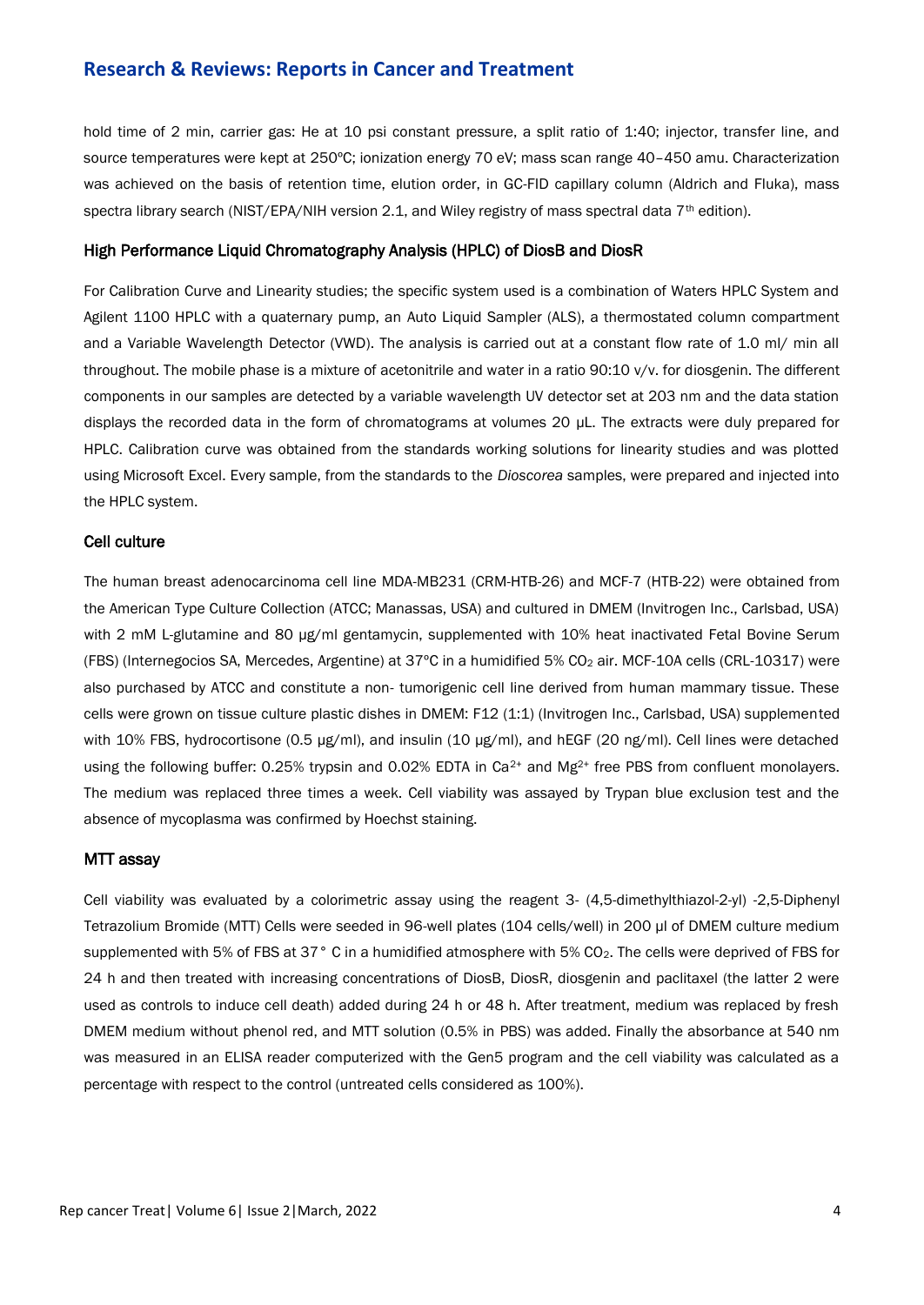# RESULTS AND DISCUSSION

Figure 1. A. Boiled minisettes of white yam (DiosB), B. Raw minisettes of white yam (DiosR), C. White yam tubers on display at a marke, D. Ethanolic extracts of DiosB and DiosR.



Thin layer chromatography showed presence of diosgenin in hexane extract of TDR (3731) and ethanolic extracts of DiosB and DiosR (Figure 1D) confirmed by HPLC. This is very interesting considering that previous works on *Dioscorea* analyzing the content of diosgenin had been performed on inedible species like *D. zingiberensis*, *D. septemloba*, *D. collettii* [18] . The presence of Diosgenin in white yam in an inconclusive manner as they were unable to confirm Diosgenin presence with chemical analysis (Figure 2). The discovery of Diosgenin in edible yams is huge as the tubers are staple foods to hundreds of thousands of indigenous people in Africa and particularly in Nigeria. Also Caryophylene and Pthallic acid were discovered in the hexane extracts of TDR (3731) from the GC-MS analysis.

Figure 2. HPLC Chromatogram of Diosgenin.

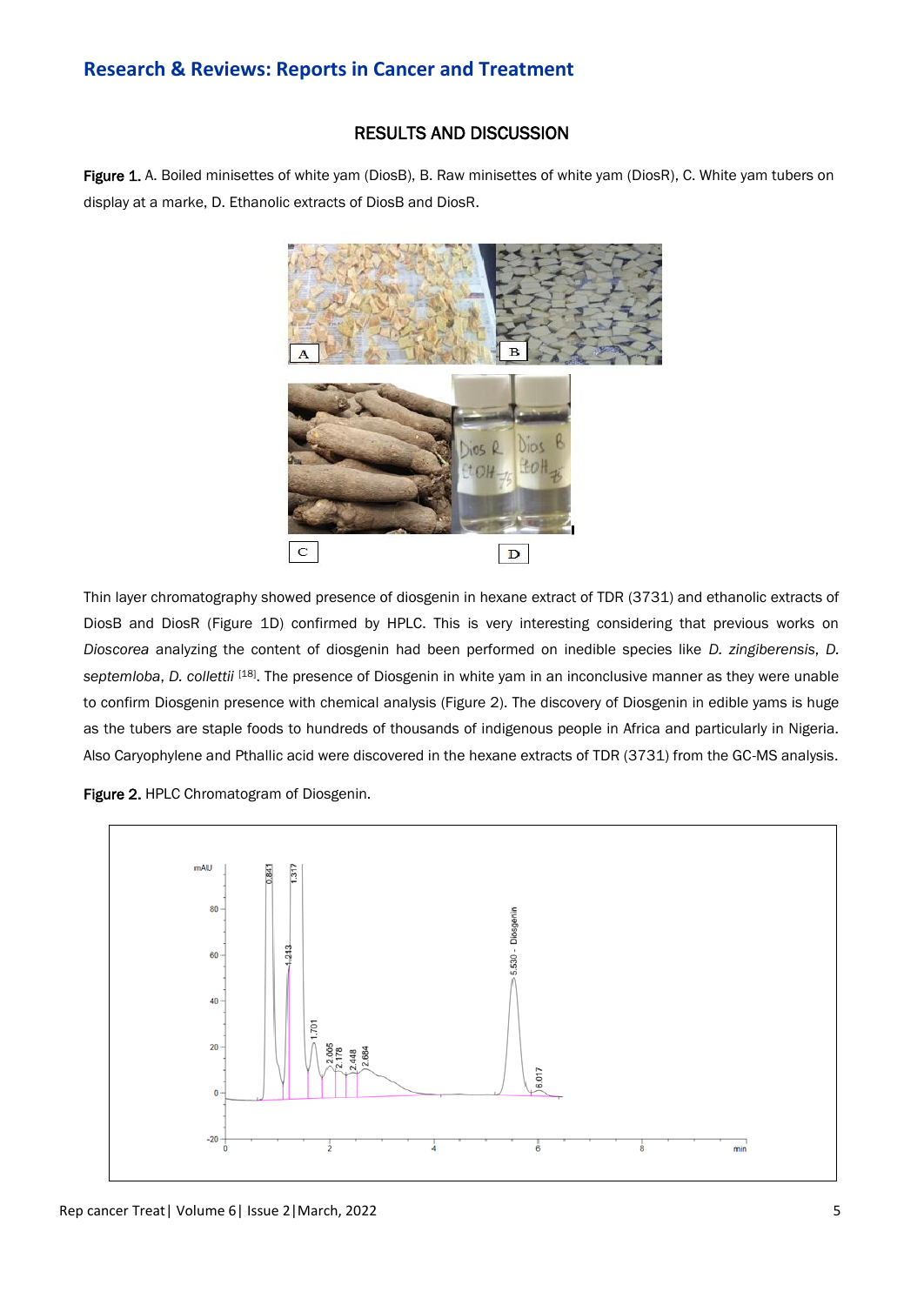Figure 3. HPLC Chromatogram of DiosR showing Diosgenin peak.



Figure 4. Diosgenin chromatogram of DiosB showing diosgenin peak.



Diosgenin is present in both DiosB and DiosR as it was confirmed by HPLC, (Figures 3 and 4). We observed that the amount of diosgenin in the boiled sample is higher than that in the raw one (Figures 3 and 4) Edible *Dioscorea* cultivated in Africa has been never analysed regarding Diosgenin content and for this reason our findings could constitute novel and interesting knowledge for botanical medicine. Chinese species of *Dioscorea*; *D. zingiberesis*, *D.*  oppositifolia and *D. japonica* have diosgenin [19,20].

Diosgenin has already been reported to exert anti-proliferative effects on different types of cancer cells including breast tumour cells <sup>[21-23]</sup>. Here, we confirmed these actions on MDA-MB231 and MCF-7 cells obtaining concentration- dependent actions after 24 h and 48 h treatment. Unfortunately, Diosgenin was also effective and similarly potent on non-tumorigenic MCF-10A cells as an undesirable action.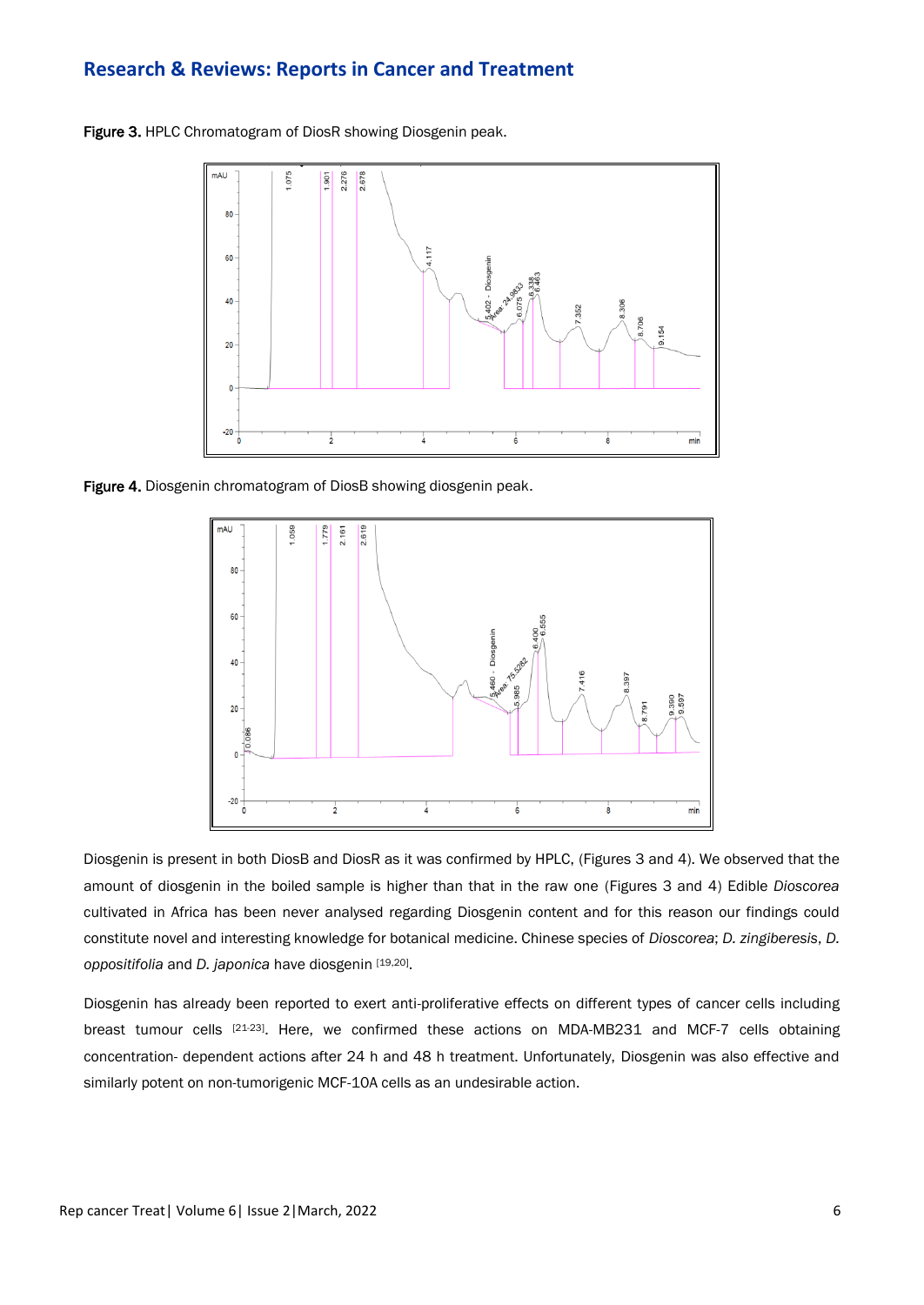Figure 5. Modulation of MCF-7 breast tumor cell viability. Concentration-response curves of *D. rotundata* extracts boiled (DiosB) or raw (DiosR) added at A) 24 h, B) 48 h and C) concentration-response curves of Diosgenin added during at 24 h and 48 h. Results were expressed as percentage of change respect to control (cells without treatment considered as 100%). Values are mean ± S.E.M of 4 experiments performed in quadruplicate (#P<0.05; ##P<0.01; ###P<0.0001 DiosB vs. DiosR. \*P<0.05; \*\*P<0.001; \*\*\*P<0.0001 vs. control.

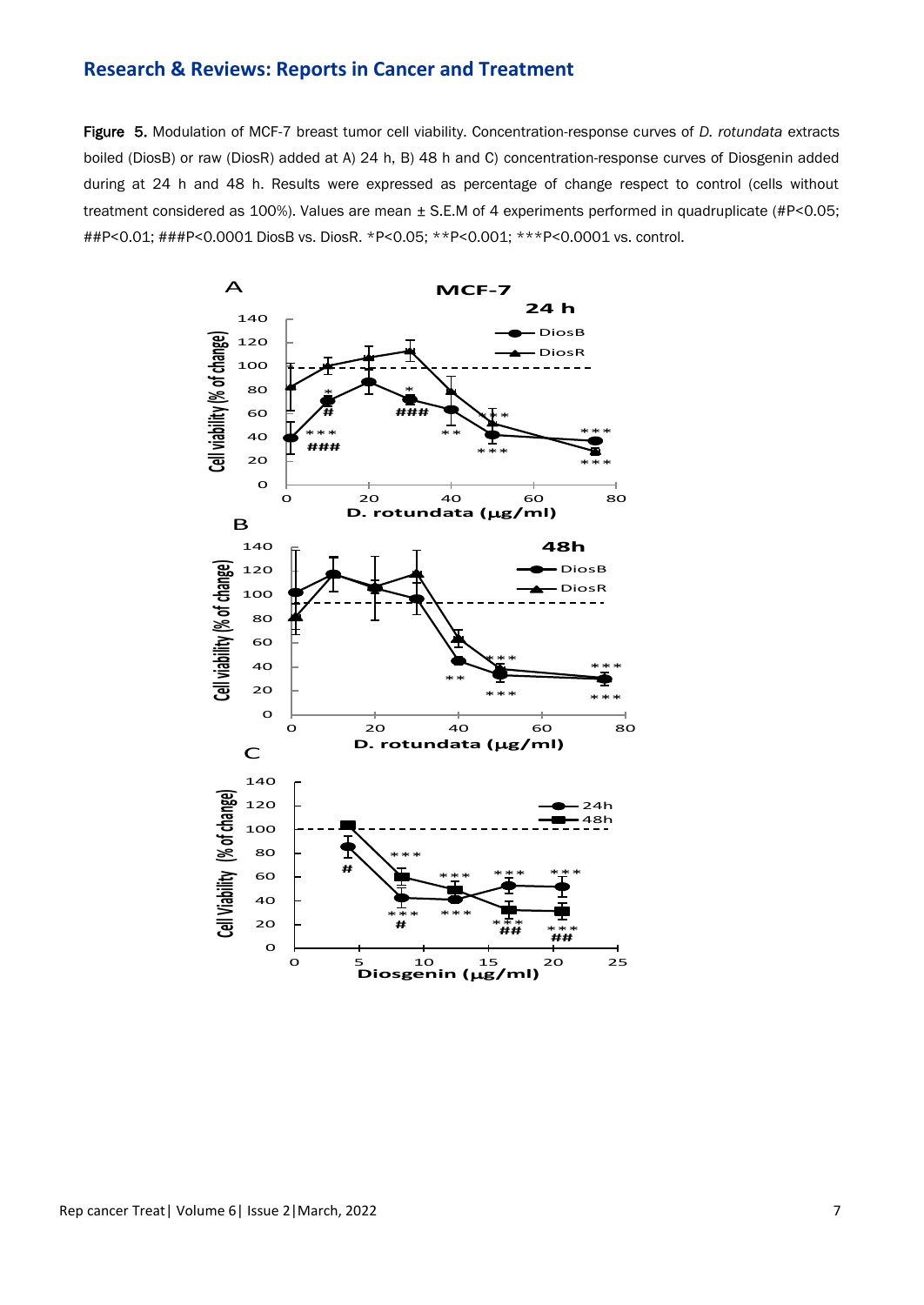Figure 6. Modulation of MDA-MB231 breast tumor cell viability. Concentration-response curves of *D. rotundata* extracts boiled (DiosB) or raw (DiosR) added at A) 24 h, B) 48 h and C) concentration-response curves of Diosgenin. Results were expressed as percentage of change respect to control (cells without treatment, considered as 100%). Values are mean ± S.E.M of 4 experiments performed in quadruplicate. (#P<0.05; ##P<0.01; ###P<0.001; ####P<0.0001 DiosB vs. DiosR. \*P<0.05; \*\*P<0.01; \*\*\*P<0.001; \*\*\*\*P<0.0001 vs. control).



Here, we analysed the action of DiosR and DiosB that contain diosgenin on tumour cells. We observed that, both extracts were effective to reduce tumour cell viability in a concentration-dependent manner but in a less potent manner than pure Diosgenin. No differences were observed between both extracts and both times of treatment on MCF7 cells (Figures 5A,5B); but either DiosB or DiosR exerted a time dependent action on MDA-MB231 cells being more effective at 48 h than at 24 h (Figure 6). In spite of this, both extracts were more effective on MCF-7 than on MDA-MB231 cells showing a higher maximal effect on MCF-7 cells than on MDA-MB231 either after 24 h or 48 h of treatment (p<0.0001 and p<0.05 respectively) probably due to the high aggressiveness and invasiveness documented by many authors for triple negative MDA-MB231 tumour cells [24,25].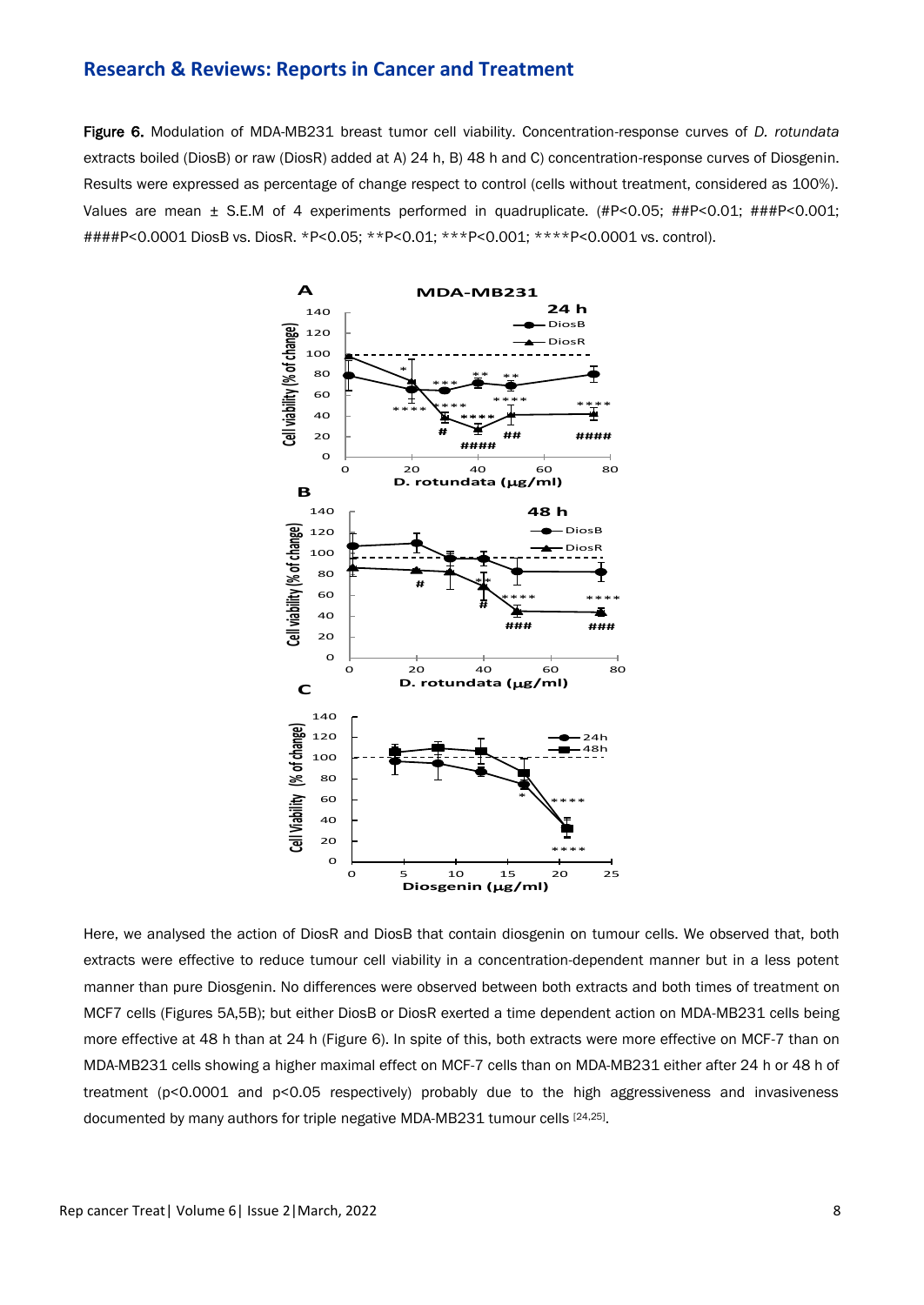Another important finding of our work is that both extracts, but mainly DiosR were more effective on tumor cells than in non-tumor MCF-10A human breast cells (Figure 7 and Table 1). This could be taken as an advantage in comparison to traditional chemotherapy. It is important to note that if DiosR is used at a range between 50-70 g/ml it can be effective to reduce breast tumor cell viability without affecting non tumorigenic MCF-10A cells either at 24 h or at 48 h (Figures 5-7).

Figure 7. Modulation of MCF-10A non-tumorigenic breast cell viability. Concentration-response curves of *D. rotundata* extracts boiled (DiosB) and raw (DiosR) added during A) 24 h, B) 48 h and C) concentration-response curves of Diosgenin added during 24 and 48 h. Results were expressed as percentage of change respect to control (cells without treatment considered as  $100\%$ ). Values are mean  $\pm$  S.E.M of 4 experiments performed in quadruplicate. (#P<0.01 DiosB vs. DiosR. \*P<0.05; \*\*P<0.01; \*\*\*P<0.001; \*\*\*\*P<0.0001 vs. control).

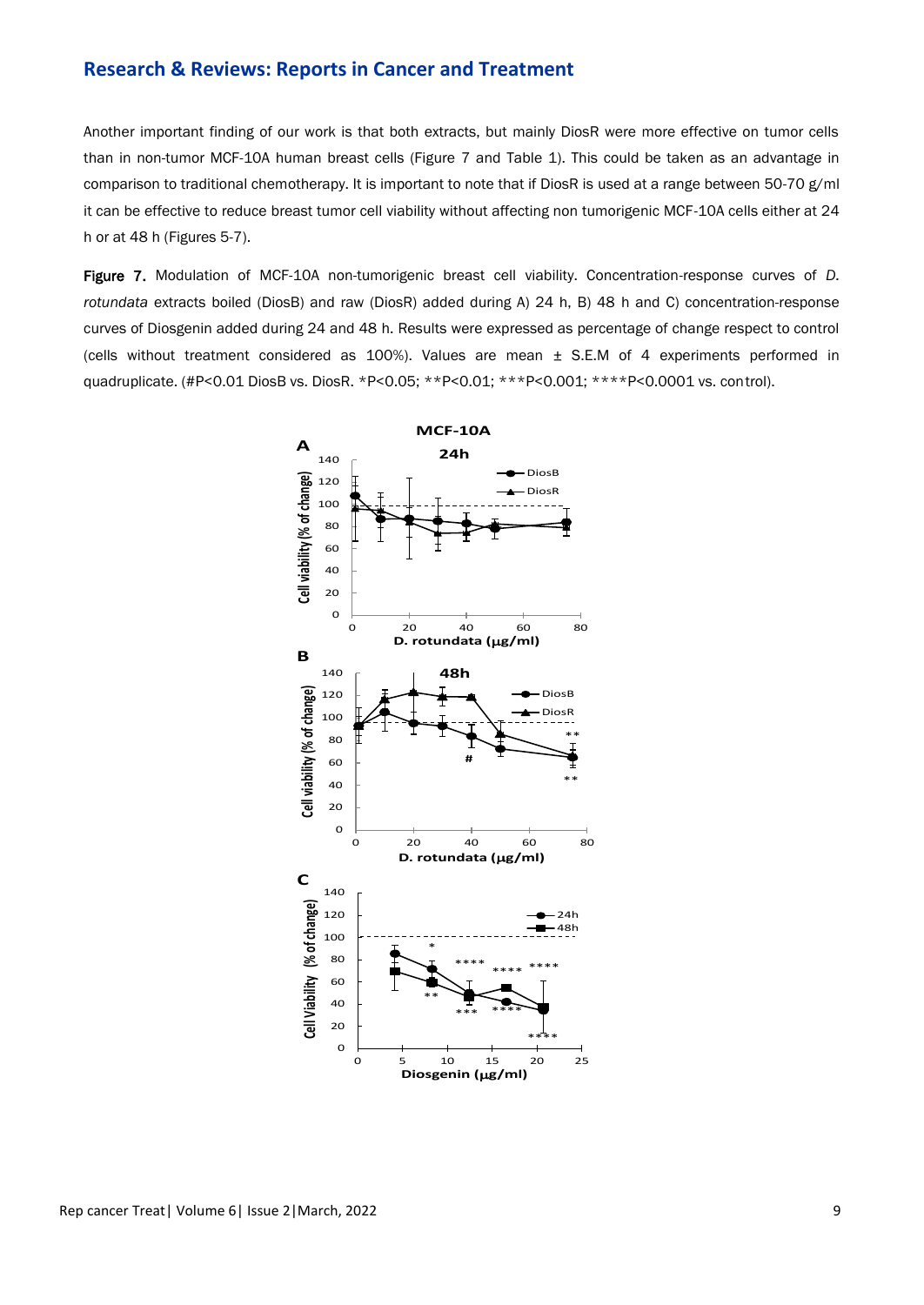Table 1. Comparison of the effect exerted by DiosR on human breast cells.

| <b>Cell line</b> | DiosR (75 g/ml) |                          |  |
|------------------|-----------------|--------------------------|--|
|                  |                 |                          |  |
|                  | Time (h)        | Effect (% of inhibition) |  |
|                  | 24              | $72 \pm 3ac$             |  |
| MCF-7            | $\overline{48}$ | $69 \pm 1$ bd            |  |
|                  | $\overline{24}$ | $58 \pm 6ac$             |  |
| MDA-MB231        | 48              | $56 \pm 4$ bd            |  |
|                  | $\overline{24}$ | $21 \pm 7a$              |  |
| MCF-10A          | $\overline{48}$ | $34 \pm 10b$             |  |

Cells were treated with the maximal effective concentration of DiosR (75 ug/ml) during 24 and 48 h. Results were expressed as percentage of inhibition in cell viability with respect to control (cells without treatment considered as 100%). Values are mean ± S.E.M of 4 experiments performed in quadruplicate. MCF-7 and MDA-MB231 cells vs. MCF-10A cells 24 h (a) p<0.0001; 48 h (b) p<0.0001; MCF-7 cells vs. MDA-MB231 cells 24 h (c) p<0.05 and 48 h (d) p<0.05.

Table 2. Comparison of the effect of DiosR with paclitaxel.

|                  | EC25 (48 h)  |                        |  |
|------------------|--------------|------------------------|--|
| <b>Cell Line</b> | DiosR (g/ml) | Paclitaxel (M)         |  |
| MCF-7            | 38.79        | $3.97 \times 10 - 8$ M |  |
| MDA-MB231        | 37.97        | 5.95 x 10-8 M          |  |
| MCF-10A          | 48.73        | $4.42 \times 10 - 7$ M |  |

As shown in Table 2, lower concentrations of DiosR are needed to reduce the viability of tumor cells in comparison to normal cells by 25%, similarly to paclitaxel, a chemotherapeutic agent obtained from the plant, Pacific yew, *Taxus brevifolia* frequently used to treat breast cancer patients [26] , revealing a certain degree of specificity for DiosR as an anti-tumor compound.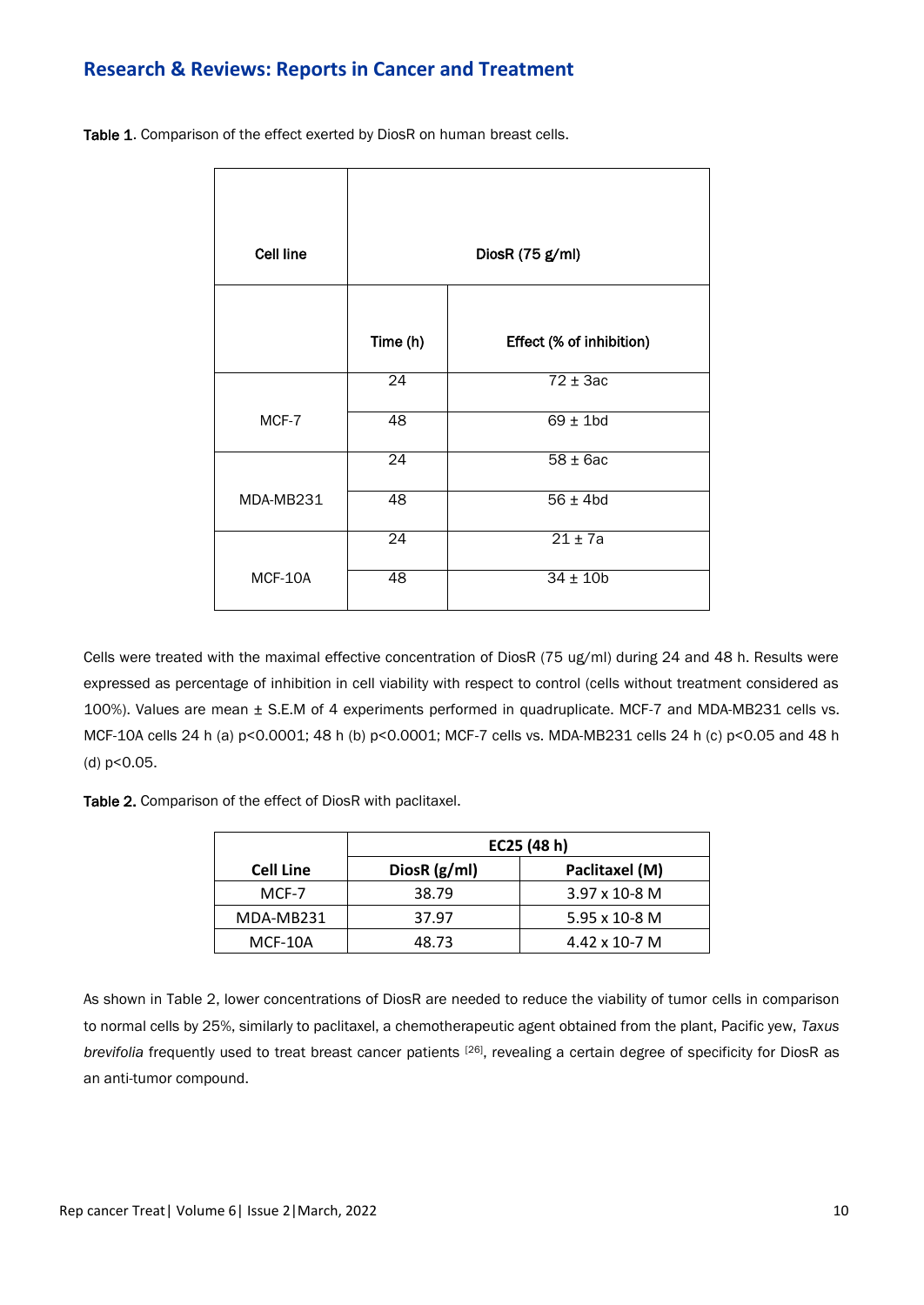# **CONCLUSION**

In conclusion our work demonstrates the effectiveness of two extracts obtained from *Dioscorea rotundata* that are able to reduce breast tumor cells viability derived not only from a Luminal A tumor, like MCF-7 cells but also from a triple negative breast tumor, MDA-MB231 that is considered one of the most aggressive in the molecular classification of tumors. The administration of *Dioscorea rotundata* instead of conventional chemotherapeutic agents like paclitaxel could be a useful and cheaper strategy and also less harmful to treat breast cancer in developing countries employing natural medicine.

# **REFERENCES**

- 1. The Plant List. World Flora Online.2013.
- 2. Grubben GJH, et al. Plant Resources of Tropical Africa. Wageningen. 2008.
- 3. Kanu AN, et al. A review on bioactive compounds of yam varieties for human disease management. Asian Food Sci J. 2018; 1(4):1-0.
- 4. Chinelo AE, et al. [Comparative analyses of phytochemical and nutritional compositions of four species of](https://actascientific.com/ASNH/pdf/ASNH-02-0106.pdf)  *[Dioscorea](https://actascientific.com/ASNH/pdf/ASNH-02-0106.pdf)*. ASNH. 2018; 2(1):90-4.
- 5. Das A, et al[. Study of antioxidant and reactive oxygen species scavenging activity of the edible tuber of](https://www.semanticscholar.org/paper/STUDY-OF-ANTIOXIDANT-AND-REACTIVE-OXYGEN-SPECIES-OF-Das-Chaudhuri/0485fddb79f6d40d7672b2a3b45a8e45b9557079)  "greater yam" (*Dioscorea alata L*[.\) from north-east India.](https://www.semanticscholar.org/paper/STUDY-OF-ANTIOXIDANT-AND-REACTIVE-OXYGEN-SPECIES-OF-Das-Chaudhuri/0485fddb79f6d40d7672b2a3b45a8e45b9557079) Asian J Pharm Clin Res. 2012; 5(3), 74–84.
- 6. Mignouna HD, et al. [Harnessing modern biotechnology for tropical tuber crop improvement: Yam](https://www.ajol.info/index.php/ajb/article/view/14876)  (*Dioscorea* [spp.\) molecular breeding.](https://www.ajol.info/index.php/ajb/article/view/14876) Afr j biotechnol. 2003; 2(12):478-85.
- 7. Food and Agricultural Organisation Statistical Data, 2008.
- 8. Wang JM, et [al. Antitumor activity of](https://www.sciencedirect.com/science/article/abs/pii/S0367326X11003157) *Dioscorea bulbifera L*. rhizome *in vivo*. Fitoterapia. 2012; 83(2):388- 94.
- 9. Wu WH, et al. [Estrogenic effect of yam ingestion in healthy postmenopausal women.](https://www.tandfonline.com/doi/abs/10.1080/07315724.2005.10719470) J Am Coll Nutr. 2005; 24(4):235-43.
- 10. Park MK, et al[. Estrogen activities and the cellular effects of natural progesterone from wild yam extract in](https://www.worldscientific.com/doi/abs/10.1142/S0192415X09006746)  [mcf-7 human breast cancer cells.](https://www.worldscientific.com/doi/abs/10.1142/S0192415X09006746) Am J Chin Med. 2009; 37(01):159-67.
- 11. Kumar S, et al. *Dioscorea* [spp. \(a wild edible tuber\): a study on its ethnopharmacological potential and](https://www.frontiersin.org/articles/10.3389/fphar.2017.00052/full)  [traditional use by the local people of Similipal Biosphere Reserve.](https://www.frontiersin.org/articles/10.3389/fphar.2017.00052/full) Front pharmacol. 2017; 8(1):52. [\[Google](https://scholar.google.com/scholar?cluster=10697181467036405453&hl=en&as_sdt=0,5)  [Scholar\]](https://scholar.google.com/scholar?cluster=10697181467036405453&hl=en&as_sdt=0,5) [\[Pubmed\]](https://pubmed.ncbi.nlm.nih.gov/28261094/)
- 12. Avula B, et al. [Characterization of steroidal saponins from](https://www.thieme-connect.com/products/ejournals/abstract/10.1055/s-0033-1360330) *Dioscorea villosa* and D. cayenensis using [ultrahigh performance liquid chromatography/electrospray ionization quadrupole time-of-flight mass](https://www.thieme-connect.com/products/ejournals/abstract/10.1055/s-0033-1360330)  [spectrometry.](https://www.thieme-connect.com/products/ejournals/abstract/10.1055/s-0033-1360330) Planta medica. 2014; 80(04):321-9.
- 13. Mazzio EA, et al. *In vitro* [screening for the tumoricidal properties of international medicinal herbs.](https://onlinelibrary.wiley.com/doi/abs/10.1002/ptr.2636) PUBDB. 2009; 23(3):385-98. [Asha KI, et al[. Ethnic knowledge system on wild](https://www.indianjournals.com/ijor.aspx?target=ijor:ijpgr&volume=15&issue=2&article=014) *Dioscoreas* (yams) by the Kanikkars [of Southern Western Ghats, Kerala.](https://www.indianjournals.com/ijor.aspx?target=ijor:ijpgr&volume=15&issue=2&article=014) IJPGR. 2002; 15(2):146-9.
- 14. Odimegwu JI, et al. *In vitro* [Diosgenin Augmentation in Microtubers of](https://www.semanticscholar.org/paper/In-vitro-Diosgenin-Augmentation-in-Microtubers-of-%26-Odimegwu-Yadav/380a775c6513cdfe6c60f9dd503715d0fc7ab344) *Dioscorea floribunda*(M. Martens & [Galeotti\).](https://www.semanticscholar.org/paper/In-vitro-Diosgenin-Augmentation-in-Microtubers-of-%26-Odimegwu-Yadav/380a775c6513cdfe6c60f9dd503715d0fc7ab344) Trop J Nat Prod Res. 2017; 1(2):69-75.
- 15. Chen Y, et al. [Estrogen and estrogen receptor-](https://academic.oup.com/mend/article/29/4/613/2556221?login=true)α-mediated transrepression of bile salt export pump. J Mol Endocrinol. 2015; 29(4):613-26.